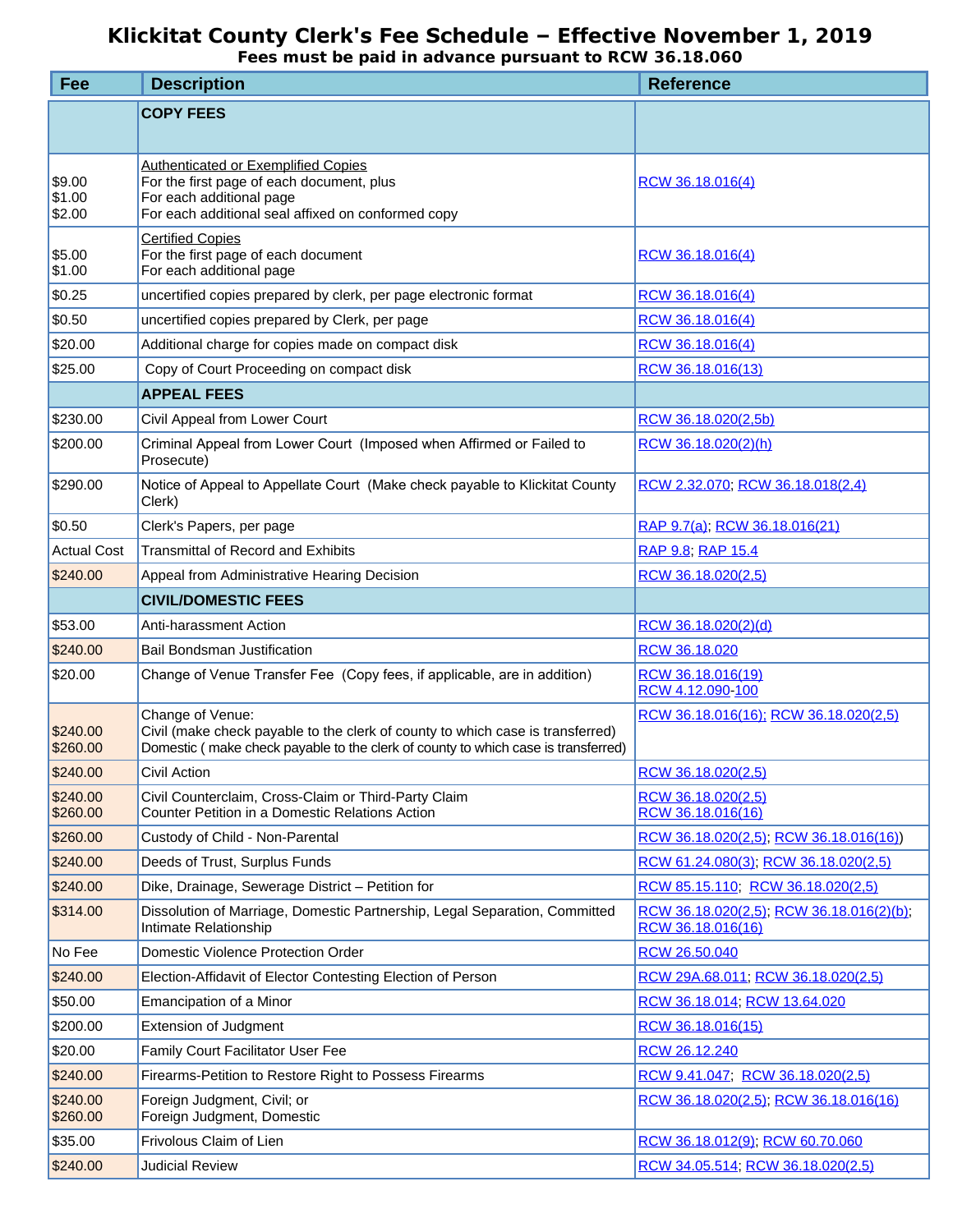## **Klickitat County Clerk's Fee Schedule – Effective November 1, 2019**

*Fees must be paid in advance pursuant to RCW 36.18.060*

| Fee                             | <b>Description</b>                                                                                                                                                                     | <b>Reference</b>                                    |
|---------------------------------|----------------------------------------------------------------------------------------------------------------------------------------------------------------------------------------|-----------------------------------------------------|
| \$250.00<br>\$125.00            | Jury Demand - 12 Jurors<br>6 Jurors                                                                                                                                                    | RCW 36.18.016(3)                                    |
| \$20.00                         | Issuance of Notice, Bench Warrant, Subpoena or Summons in non-criminal<br>case, (Original and one conformed copy)                                                                      | RCW 36.18.050                                       |
| \$240.00                        | <b>Land Use Petition</b>                                                                                                                                                               | RCW 36.70C.040, RCW 36.18.020(2,5)                  |
| \$240.00                        | Legal Newspaper Designation, Petition for                                                                                                                                              | RCW 65.16.040; RCW 36.18.020(2,5)                   |
| \$314.00                        | Legal Separation / Invalidity                                                                                                                                                          | RCW 36.18.020(2,5); RCW<br>36.18.016(2)(b),(16)     |
| \$220.00                        | Mandatory Arbitration Fee (in addition to filing fee)                                                                                                                                  | RCW 36.18.016(25);                                  |
| \$50.00                         | Minor to Marry - Filing Petition and Order                                                                                                                                             | RCW 36.18.050                                       |
| \$50.00                         | Minor Work Permit - Filing Petition and Order                                                                                                                                          | RCW 26.28.060, RCW 28A.225.080,<br>RCW 36.18.050    |
| \$56.00                         | Modification of Klickitat County Decree; or, Counterclaim, Cross-Claim or<br>Third-Party Claim                                                                                         | RCW 36.18.016(2); RCW 36.18.016(16);                |
| \$260.00                        | Modification of Decree other than Klickitat County                                                                                                                                     | RCW 36.18.020(2,5); RCW 36.18.016(16)               |
| \$2.00                          | Property Taxes-Certification of Delinquency, Application for Judgment                                                                                                                  | RCW 84.64.120, RCW 84.64.040,                       |
| \$20.00                         | <b>Petition to Strike Restrictive Covenants</b>                                                                                                                                        | RCW 49.60.227; RCW 36.18.012(6)                     |
| \$20.00                         | Registration of Land (Torrens Act)                                                                                                                                                     | RCW 65.12.780; RCW 36.18.016(14)                    |
| \$260.00                        | Registration of Out of State Decree/Order                                                                                                                                              | RCW 26.27, RCW 36.18.020(2,5)                       |
| \$240.00                        | Relief from Duty to Register as a Sex Offender                                                                                                                                         | RCW 36.18.020(2)(a), (5)(b); 9A.44.142              |
| \$56.00<br>\$260.00             | Relocation-Objection to or Notice of<br><b>Existing Case (Modification)</b><br>Filing with out-of-county decrees                                                                       | RCW 26.09.410-560; RCW 36.18.020(2,5)               |
| \$250.00                        | Request for Trial De Novo                                                                                                                                                              | RCW 36.18.016(26)                                   |
| \$20.00                         | Supplemental Proceedings (filing motion / order to appear or note for hearing)                                                                                                         | RCW 36.18.016(7)                                    |
| \$20.00                         | <b>Tax Warrant</b>                                                                                                                                                                     | RCW 36.18.012(10)                                   |
| \$20.00                         | Transcript for District Court in Klickitat County and Abstract of Judgment, or<br>Verdict from any Superior or Federal Court in the State of Washington                                | RCW 36.18.012(2)                                    |
| \$56.00                         | Modification of Klickitat County Decree                                                                                                                                                | RCW 26.19; RCW 36.18.016(2); RCW<br>36.18.016(16)   |
| \$260.00                        | Uniform Parentage Act filings                                                                                                                                                          | RCW 36.18.020(2,5), RCW 26.26                       |
| \$85.00<br>\$197.00<br>\$112.00 | <b>Residential Unlawful Detainer</b><br>Default<br>Counterclaim, Cross-Claim or Third-Party Claim<br>Add'I Fee Required by Plaintiff for Order to Show Cause and/or if Answer is Filed | RCW 36.18.012(4); RCW 36.18.020(2,5)                |
| \$240.00                        | Non-Residential Unlawful Detainer                                                                                                                                                      | RCW 36.18.020(2,5)                                  |
| \$260.00                        | Wage Assignment for Paternity and Child Support Enforcement                                                                                                                            | RCW 36.18.020(2,5), RCW 36.18.016(16)               |
| \$25.00                         | Water Rights Filing Fee                                                                                                                                                                | RCW 36.18.016(17); RCW 90.03.180                    |
| \$240.00                        | Filing of Certified Copy of Admin Order re: Water System Requirements                                                                                                                  | RCW 70.119A.040, RCW 36.18.020(2,5)                 |
| No Fee                          | <b>Vulnerable Adults Protection Order</b>                                                                                                                                              | RCW 74.34.110                                       |
| \$20.00<br>\$20.00              | Writ of Garnishment (fee per garnishee defendant)<br>Any Writ issued by the Clerk to include Order of Sale on Judicial Foreclosure                                                     | RCW 36.18.016(5)<br>RCW 36.18.016(6), RCW 36.18.050 |